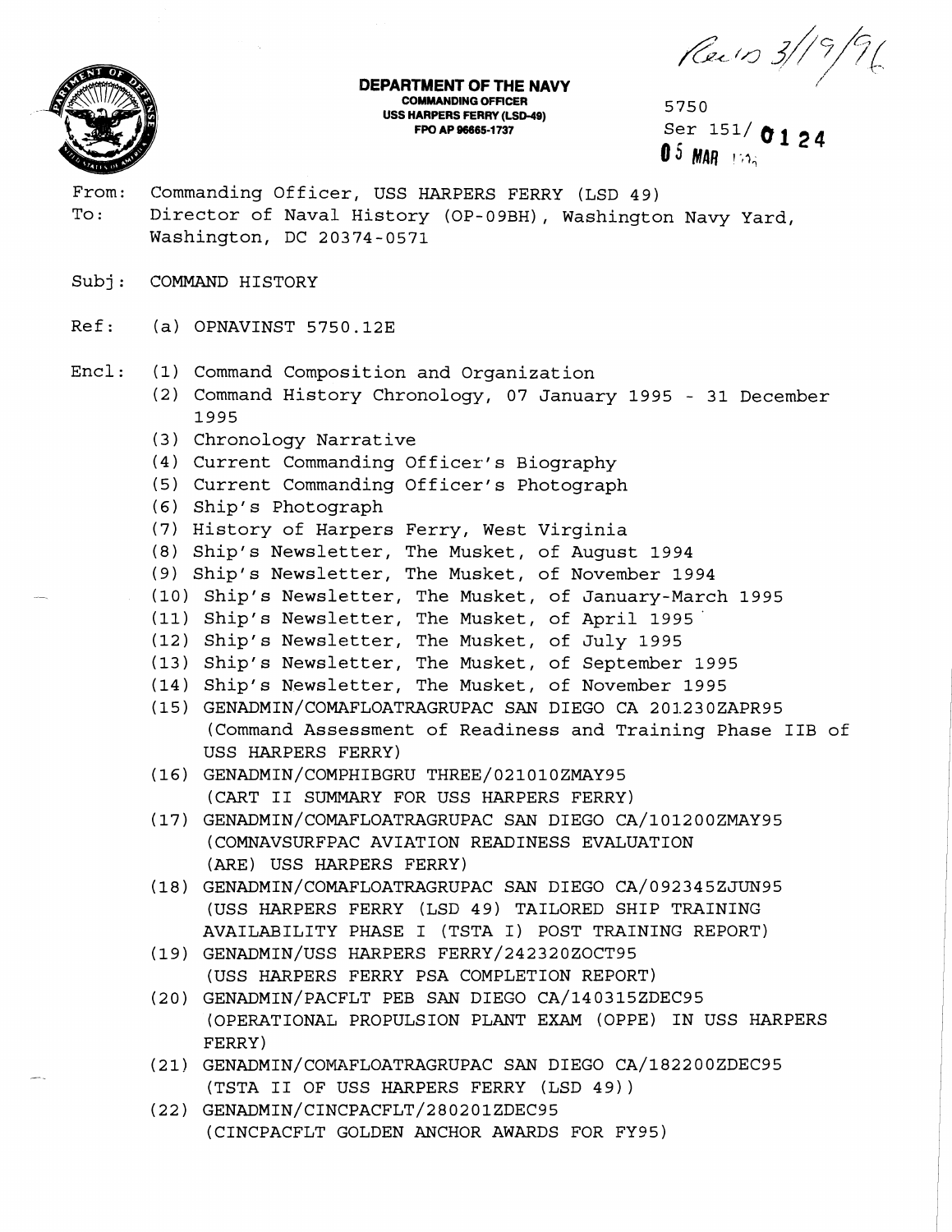#### \_ **Subj** : **COMMAND HISTORY**

- (23) **WHITE HOUSE letter of 30 November 1994**
- **(24) Current Ship's 'Welcome Aboard" Pamphlet**
- **(25) LSD-49 Christening Program of 16 January 1993**
- **(26) USS HARPERS FERRY Commissioning Ceremony Booklet of 07 January 1995**

**1. In accordance with reference (a)** , **enclosures (1) through (26) are submitted.** 

C. P. SALSMAN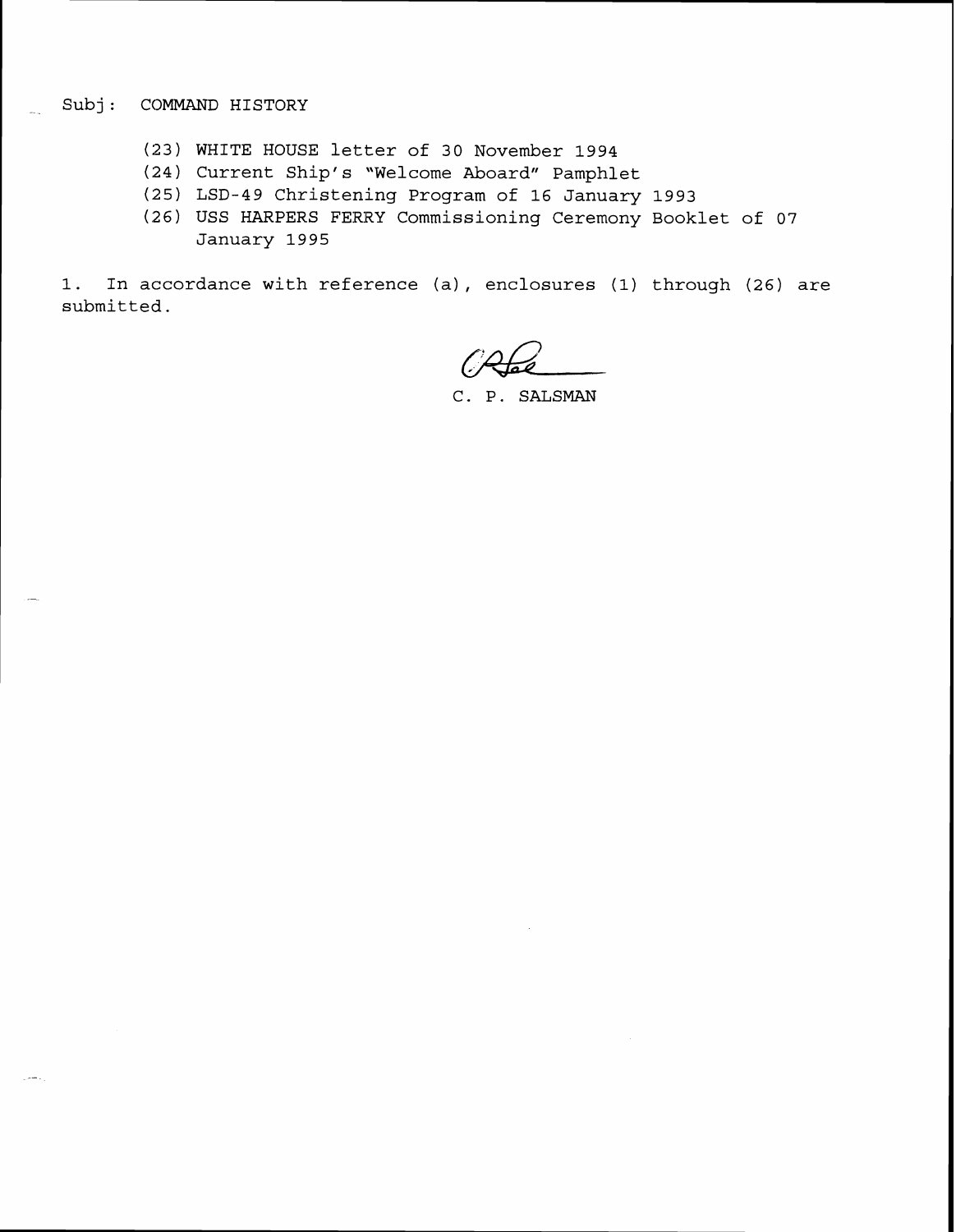

### **JANUARY 1995** = **31 DECE R 1995**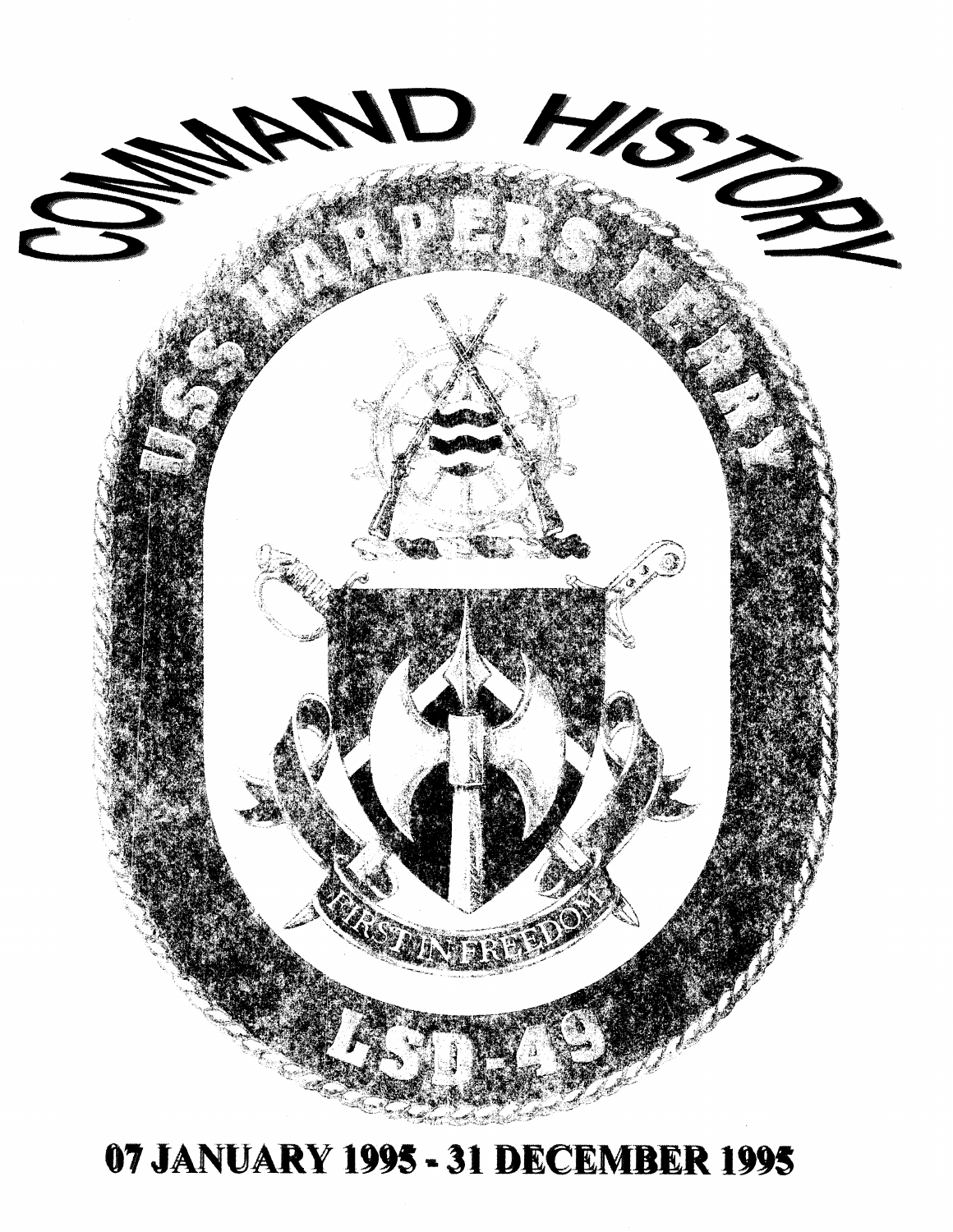# COMMAND COMPOSITION AND

### ORGANIZATION

 $\sim 100$ 

Enclosure (1)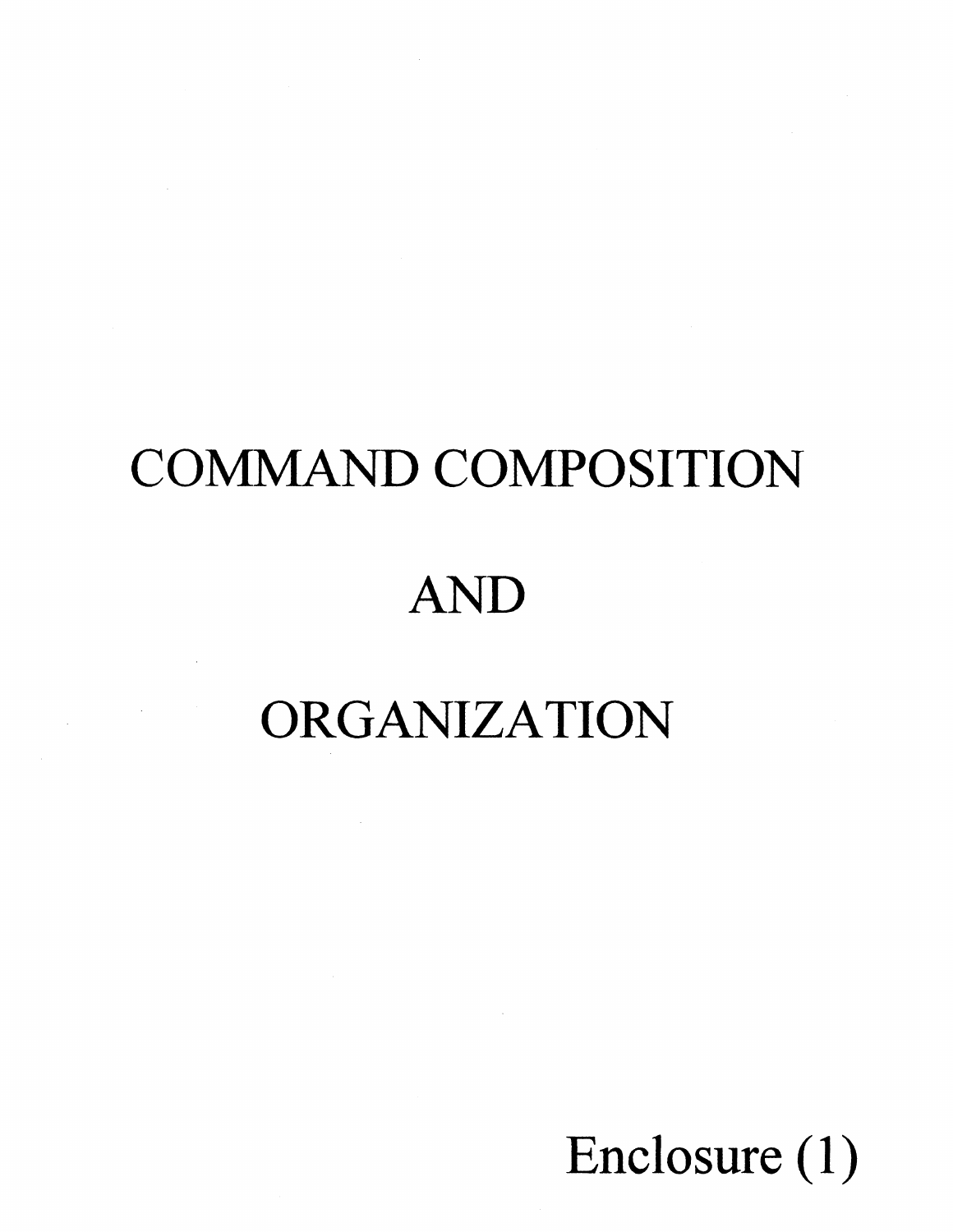#### COMMAND COMPOSITION AND ORGANIZATION

The ship's mission is to project power ashore by transporting and launching amphibious craft and vehicles loaded with embarked Marines and their equipment in an amphibious assault. HARPERS FERRY can also render limited docking and repair service to small ships and craft, as well as act as the primary control ship in an amphibious operation.

#### **Orsanizational Structure;**

| Administrative Control - Commander, Amphibious Squadron Nine<br>$(07JAN95 - 31MAR95)$<br>Commander, Amphibious Group Three<br>$(01APR95 - 31DEC95)$ |
|-----------------------------------------------------------------------------------------------------------------------------------------------------|
| Operational Control - Commander, Amphibious Squadron Nine<br>$(07JAN95 - 31MAR95)$<br>Commander, Amphibious Group Three<br>$(01APR95 - 31DEC95)$    |

#### **Name of Commanding Officer:**

CDR C. P. SALSMAN, USN (07JAN95 - 31DEC95)

Ship's Homeport: Naval Station, San Diego, CA

Name and Type of Ship:

USS HARPERS FERRY (LSD **49))** Landing Ship Dock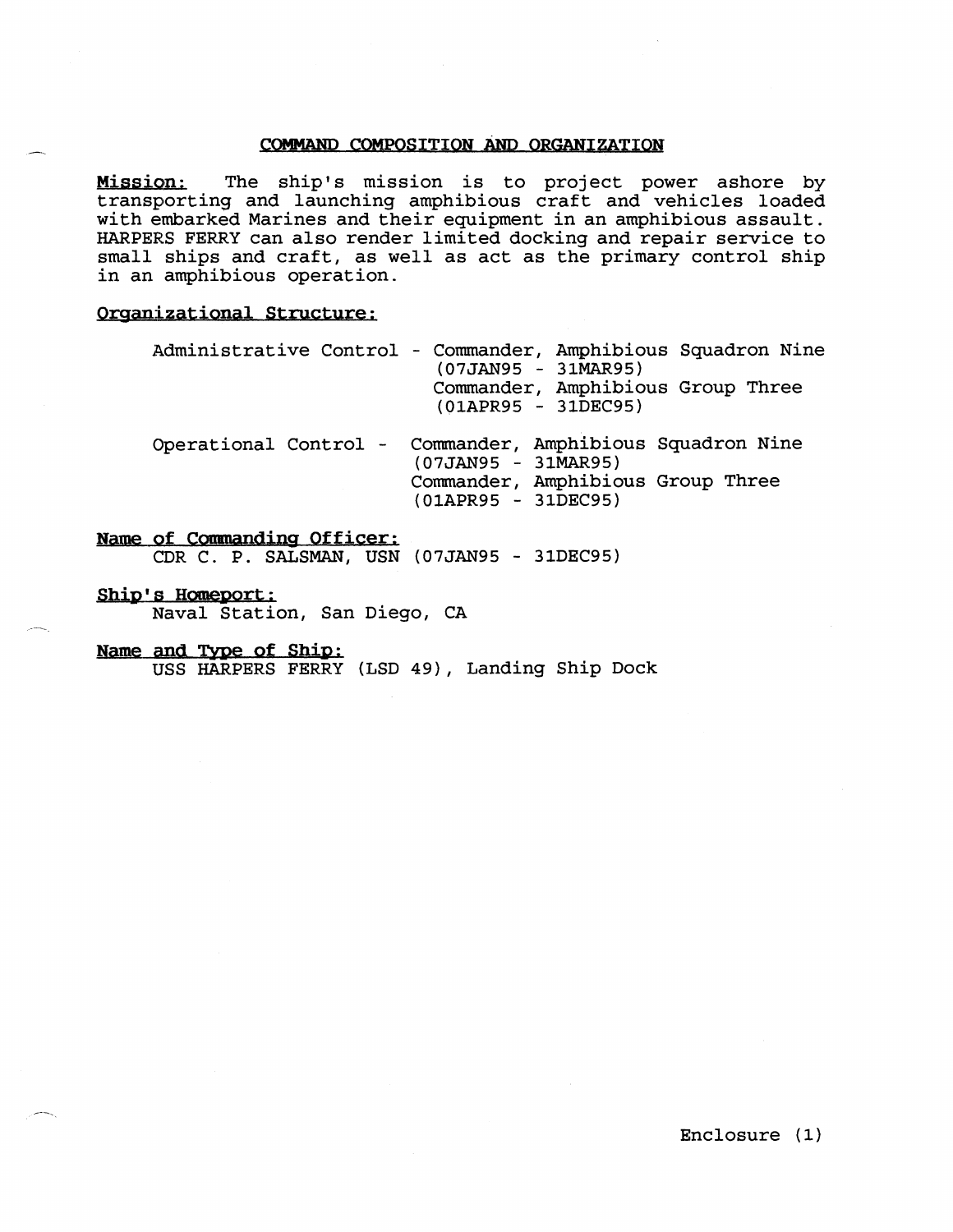### **CHRONOLOGY**

### **07 JAN 1995** - **31 DEC 1995**

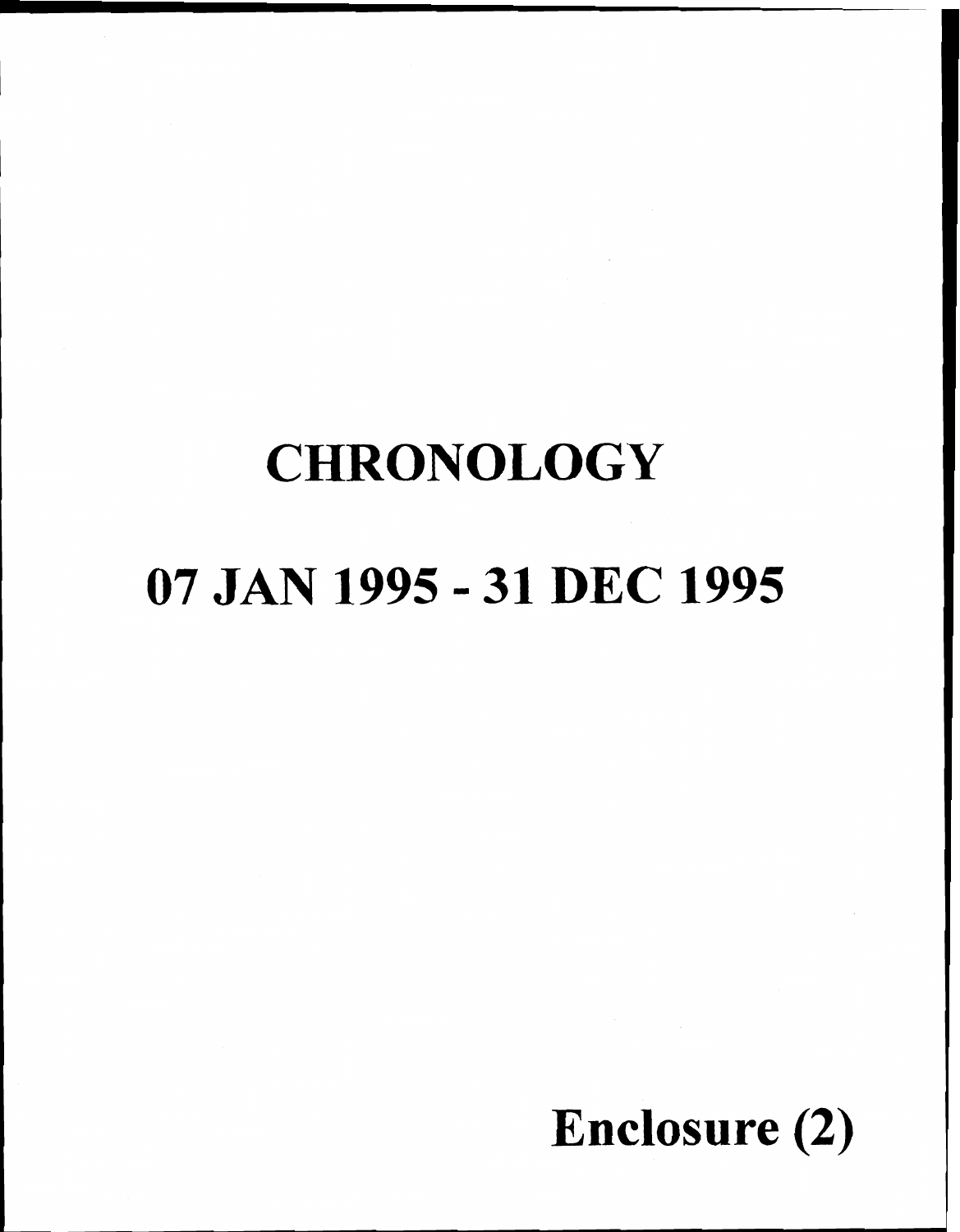#### **USS MARPERS FERRY (LSD 49) COMMAND HISTORY CHRONOLOGY 07 JANUARY 1995** - **31 DECEMBER 1995**

#### <u>1995</u>

#### **JANUARY**

- USS HARPERS FERRY COMMISSIONING CEREMONY - MOVE TO ALGIERS, LA TO ONLOAD VEHICLES - COMMENCED SAIL AWAY TO SAN DIEGO - EMBARKED LCACS, PANAMA CITY, FL - 27 PORT VISIT MAZATLAN, MEXICO 31 - ARRIVED IN SAN DIEGO

#### **FEBRUARY**

01 - 15 INTERMEDIATE MAINTENANCE AVAILABILITY <sup>13</sup>- 17 PRE-CSSQT INPORT <sup>13</sup>- 17 CART IIA

#### **MARCH**

- <sup>06</sup> 10 NAVY FOOD MANAGEMENT TEAM VISIT
- <sup>06</sup> 10 COMSOT TRAINING INPORT
- <sup>13</sup> 17 INDUSTRIAL HYGIENE SURVEY
- 13 17 CSSQT INPORT
- <sup>13</sup> 17 DOCKSIDE UNREP SIMULATOR TRAINING
- 20 24 CSSQT: UNDERWAY SOCAL
- 27 31 FOSSAC SUPPLY VISIT
- 27 31 PSA SHIP CHECK
- 31 SELECTED EQUIPMENT VALIDATION

#### **APRIL**

- 01 ASSIGNED TO COMMANDER, AMPHIBIOUS GROUP THREE <sup>03</sup>- 07 TYT: UNDERWAY SOCAL <sup>03</sup>- 07 UNDERWAY INDUSTRIAL HYGIENE SURVEY 10 - 14 CART IIB<br>12 AAV 12 AAV <sup>17</sup>- 21 INTERMEDIATE MAINTENANCE AVAILABILITY <sup>17</sup>- 28 HEAT STRESS REDUCTION SURVEY
- <sup>22</sup> 22 COMMITTEE FOR THE COMMON DEFENSE (CCD) VISIT
- <sup>24</sup> 27 SAFETY STAND DOWN
- 24 NATO NAVAL ARMAMENTS GROUP TOUR

#### MAll

- <sup>08</sup> 12 TSTA I INPORT
- 10 ARE
- <sup>10</sup> 11 PSA WORK DEFlNITION CONFERENCE
- <sup>15</sup> 19 TSTA I: UNDERWAY SOCAL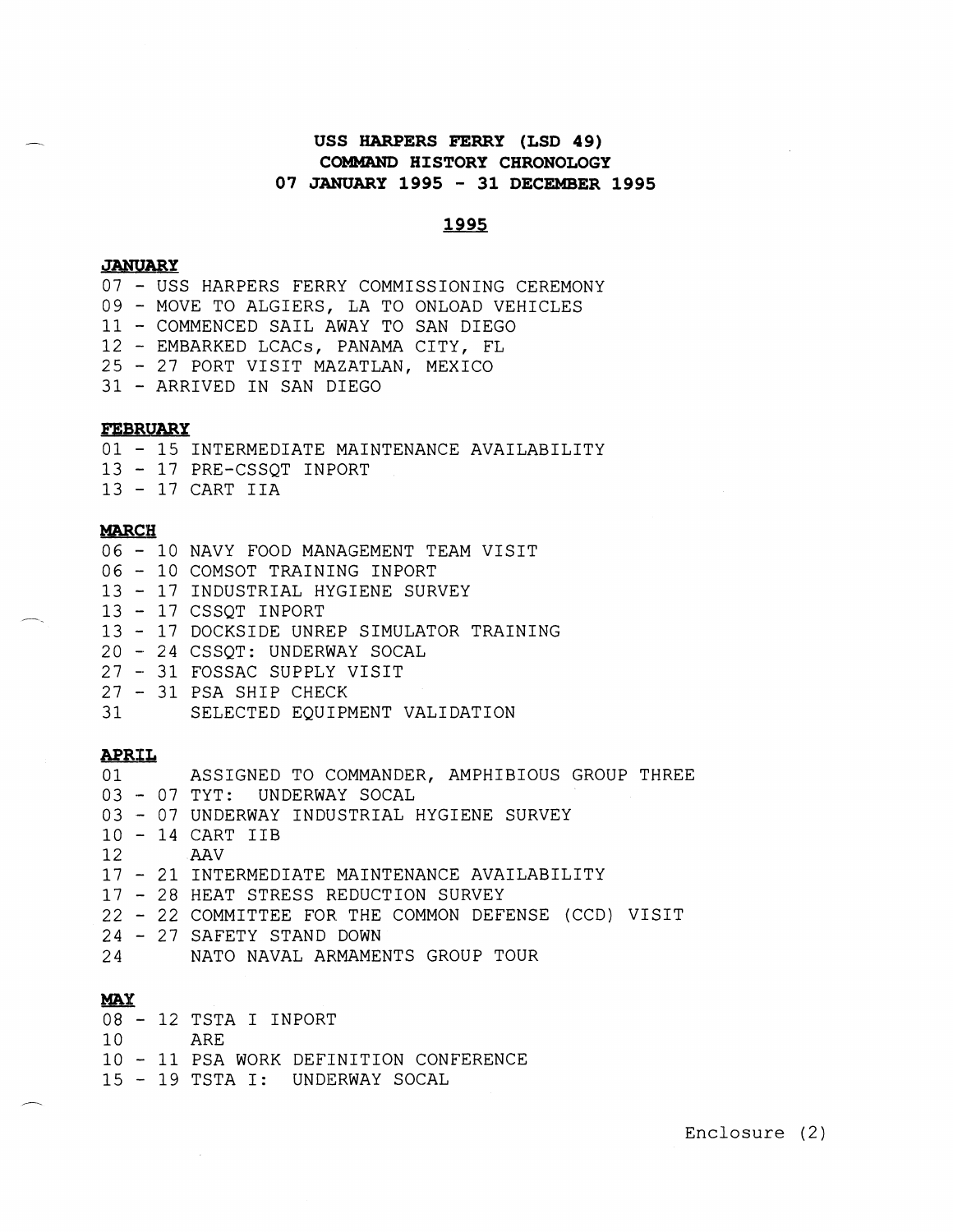**-.** <sup>22</sup>- 26 TSTA I: UNDERWAY SOCAL <sup>30</sup>- 02 JUN. TSTA I: UNDERWAY SOCAL

#### **JUNE**

| ----- |  |  |                        |  |
|-------|--|--|------------------------|--|
|       |  |  | 05 – 16 PSA SHIP CHECK |  |

- <sup>05</sup> 16 INTERMEDIATE MAINTENANCE AVAILABILITY
- <sup>08</sup> 09 FINAL CONTRACT TRIAL PREPS: UNDERWAY SOCAL
- <sup>19</sup> 23 FINAL CONTRACT TRIALS: UNDERWAY SOCAL

#### **JULY**

| 07   | FAMILY CRUISE: UNDERWAY SOCAL                   |
|------|-------------------------------------------------|
| 08   | UKRAINIAN MINISTER OF DEFENSE VISIT             |
|      | 09 - 31 JDS SAWAKAZE AND JDS HARUNA VISIT       |
| 13 — | OCT. POST SHAKEDOWN AVAILABILITY                |
| 14   | MOVE TO NATIONAL STEEL AND SHIPBUILDING COMPANY |
|      | (NASSCO) SAN DIEGO, CA                          |

#### **AUGUST**

- 01 WARRANTY PERIOD EXPIRES<br>17 COMPHIBGRU THREE, RADM
- COMPHIBGRU THREE, RADM GUNN VISIT
- 21 MASTER CHIEF PETTY OFFICER OF THE NAVY, ETCM (SW) HAGAN VISIT
- <sup>22</sup> 23 PRE LIGHT-OFF EXAMINATION I
- 25 27 HARPERS FERRY VOLUNTEERS AT NAS MIRAMAR AIR SHOW
- <sup>28</sup> 01 SEP. PRE LIGHT-OFF EXAMINATION I1

#### **SEPTEMBER**

<sup>18</sup>- 23 PRE LIGHT-OFF EXAMINATION I11

#### **OCTOBER**

| 0 <sub>5</sub> | CINCPACFLT, ADM ZLATOPER VISIT                           |
|----------------|----------------------------------------------------------|
| 13             | COMPLETED POST SHAKEDOWN AVAILABILITY                    |
| 16             | HARPERS FERRY/SUNNYSIDE ELEMENTARY PARTNERS IN EDUCATION |
|                | PROGRAM ADOPTION CEREMONY                                |
|                | 17 - 18 SEA TRIALS: UNDERWAY SOCAL                       |
|                | 24 AMMO ONLOAD NAVAL STATION SAN DIEGO                   |
|                | 30 - 03 NOV. TSTA II INPORT                              |

#### NOVFMBER

- 09 TSTA 11: UNDERWAY SOCAL - 12 VETERAN'S DAY WEEKEND: BROADWAY PIER SHOW SHIP 13 - 17 TSTA II: UNDERWAY SOCAL - 01 DEC. TSTA 11: UNDERWAY SOCAL

#### **DECEMBER**

01 HARPERS FERRY CHRISTMAS PARTY <sup>04</sup>- 08 OPPE PREPS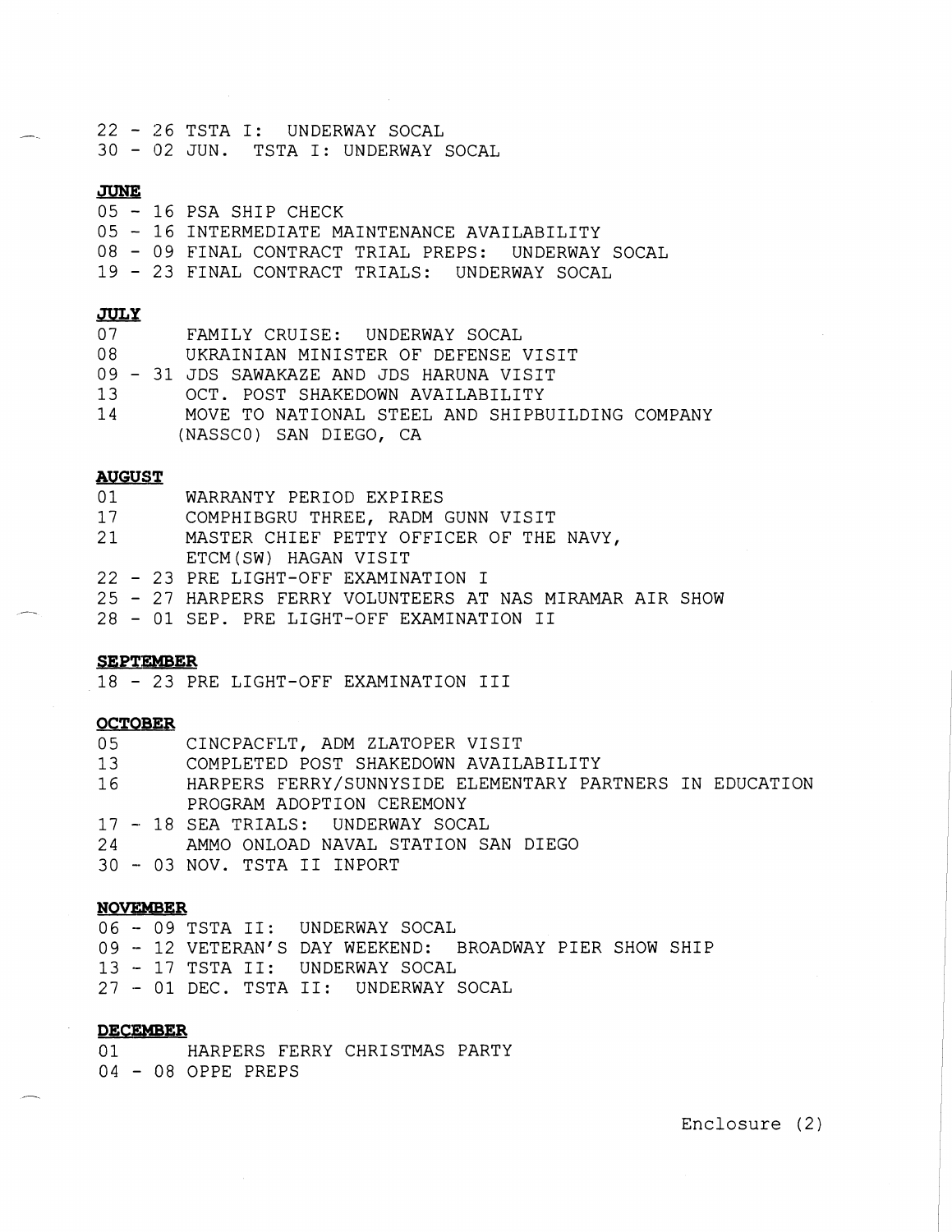- 09 CHILDREN'S CHRISTMAS PARTY
- 13 15 OPPE: UNDERWAY SOCAL
- <sup>15</sup> 07 JAN. HOLIDAY UPKEEP
- <sup>18</sup> 23 HERO SURVEY
- <sup>18</sup> 29 INTERMEDIATE MAINTENANCE AVAILABILITY
- 28 HARPERS FERRY WINS GOLDEN ANCHOR AWARD

Enclosure (2)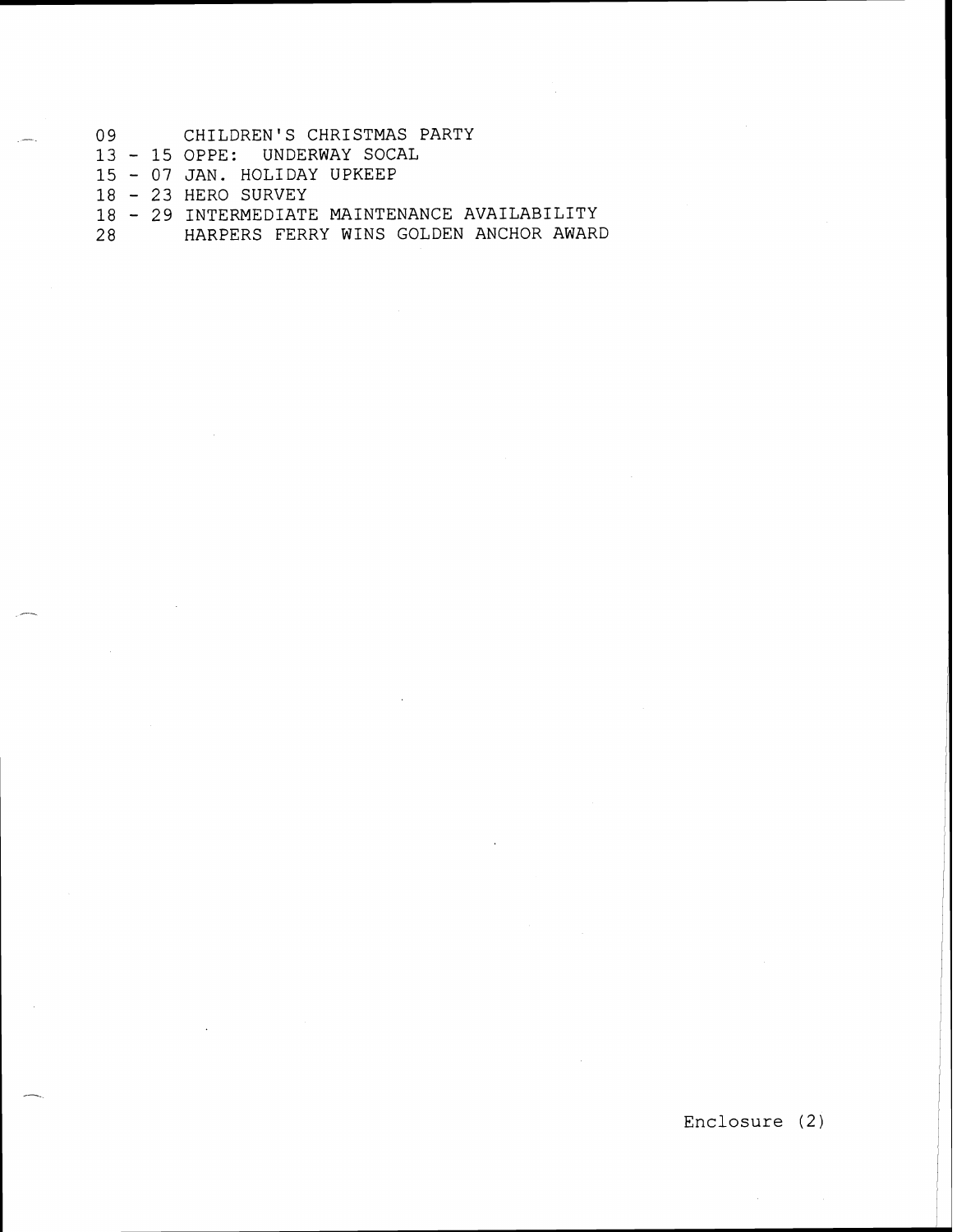### **NARRATIVE**

## **07 JAN 1995** - **31 DEC 1995**



I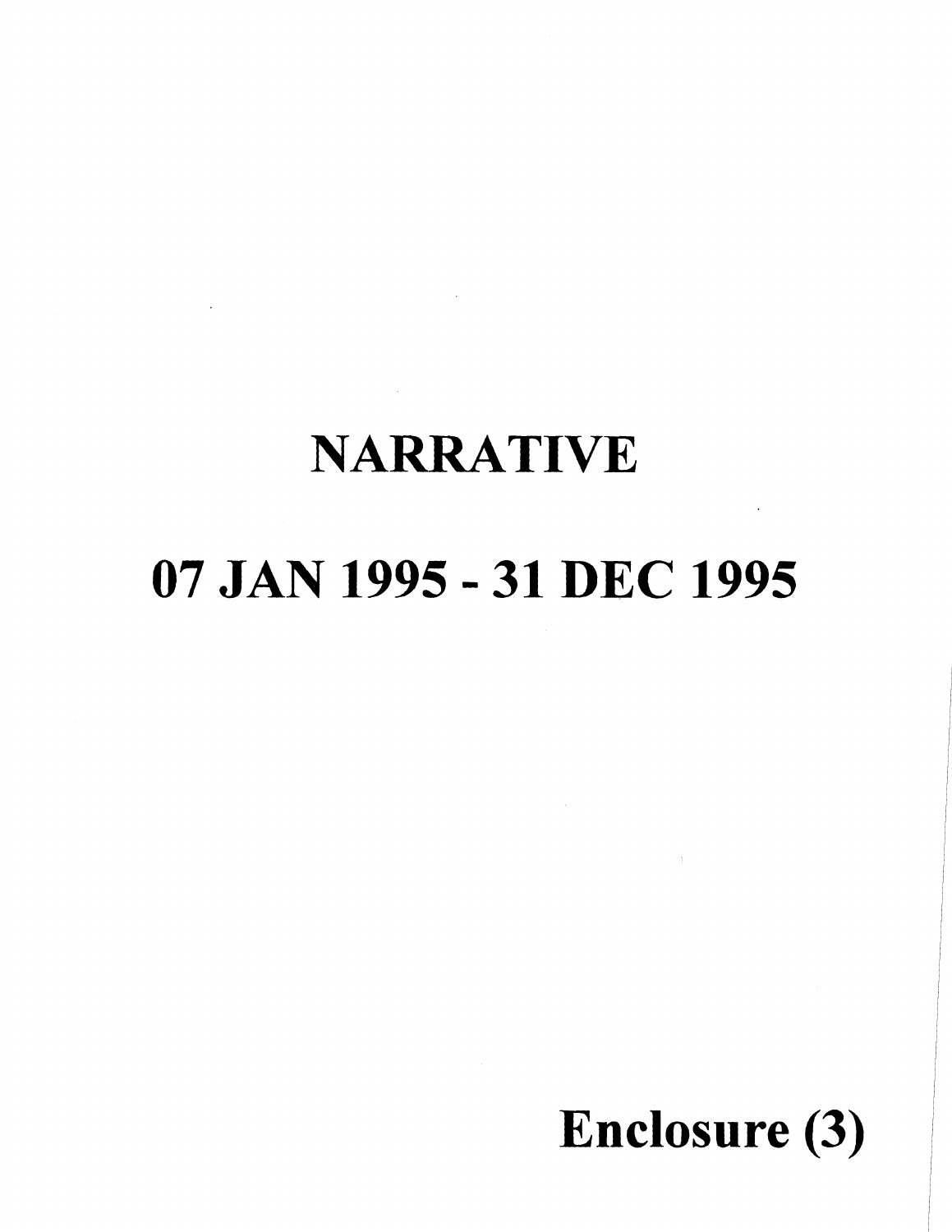#### CHRONOLOGY NARRATIVE

USS HARPERS FERRY was commissioned on 07 January 1995 at the Navy Landing at Woldenburg Park in downtown New Orleans, Louisiana. The Commissioning Ceremony of a United States Ship is a time-honored tradition in which a vessel is accepted as an active unit of the operating forces of the United States Navy. The Commissioning Ceremony has been the tradition of all navies for centuries, and the United States Navy since its beginning. It is the final and most significant event of the triad that brings a ship to life: laying of the keel, christening, and commissioning.

With the executive officer, LCDR Michael G. Barrington, acting as master of ceremonies, the ceremony was highlighted by the words of Principal Speaker Mark H. Morial, Mayor of New Orleans, the ship's sponsor, Mimi Daily, ordering the ship to "Come Alive" and be manned by the officers and crew, and breaking the Commissioning Pennant on the mast. At the moment of breaking the Commissioning Pennant, United States Ship HARPERS FERRY and the lives of all who serve in her became the responsibility of Commander Charles P. Salsman, Commanding Officer, USS HARPERS FERRY (LSD 49). Along with the officers and crew, he assumed the duty of making and keeping USS HARPERS FERRY ready for any service required by our nation, whether at peace or war.

After moving to Algiers, Louisiana to onload privately owned vehicles, the ship departed New Orleans for the transit to San

 $\overline{\phantom{a}}$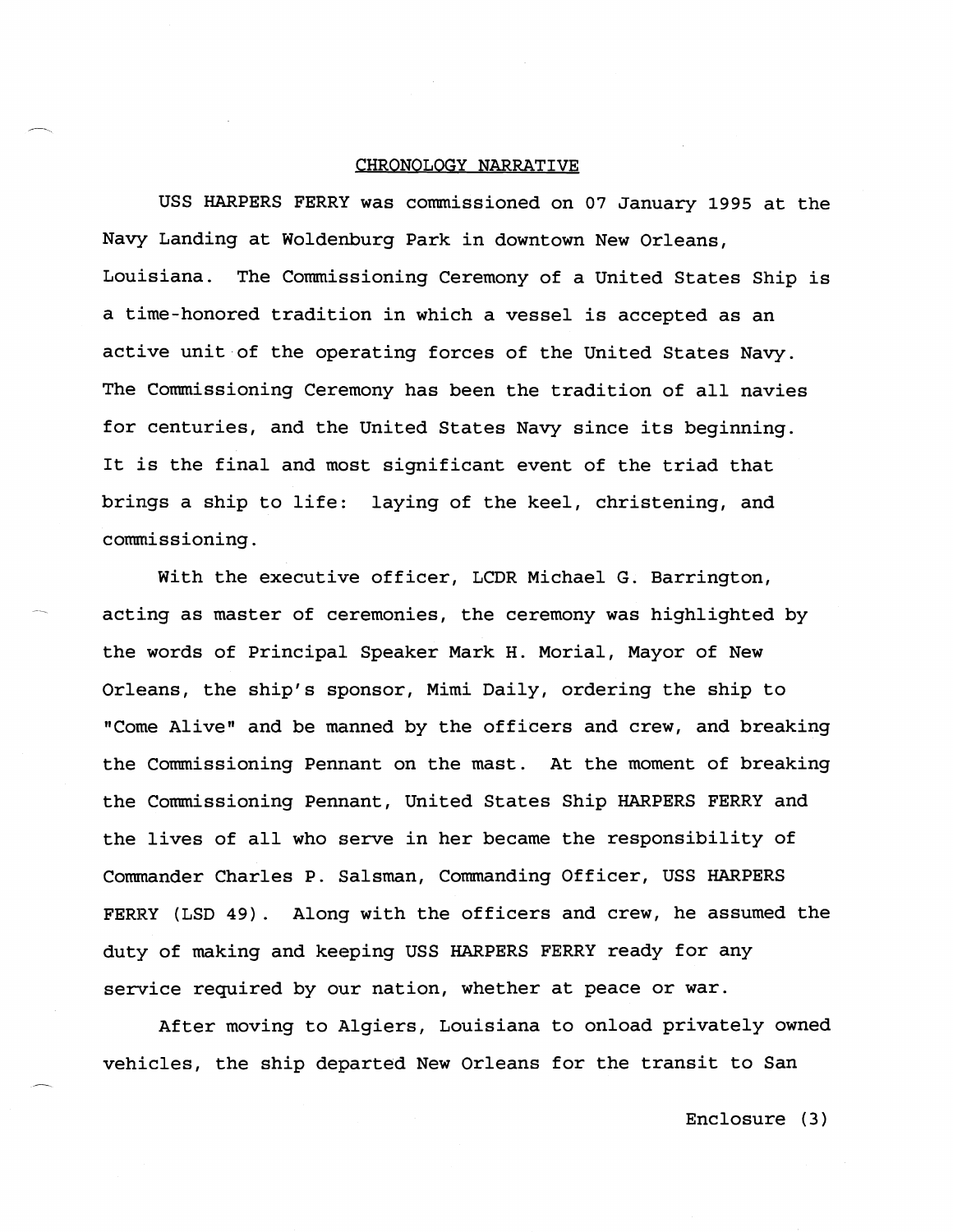Diego. Two LCAC's were embarked in Panama City, Florida before heading through the Panama Canal. All the plankowners became card-carrying members of "The Order of the Ditch", in recognition of this infrequently made transit. The ship made its first port visit in beautiful Mazatlan, Mexico from 25-27 January. The ship enjoyed the well-deserved rest and relaxation, and then continued home to San Diego.

HARPERS FERRY'S Homecoming took place on 31 January. It was hard not to get a little choked up as the proud new ship sailed home. The seals stood at attention in the harbor, banners greeted the crew as they passed down the channel and under the bridge span, and the men of HARPERS FERRY manned the rails proudly as they sailed into the open arms of a magnificent "Welcome Homen reception organized by the wives of the crew.

After enjoying a brief stand down, the ship embarked on the initial phase of the training cycle which would prepare it for deployment and qualify it as a fully capable asset of the United States Pacific Fleet.

From 13-17 February HARPERS FERRY conducted CART IIA (Command Assessment of Readiness and Training IIA), and was evaluated as ready to commence basic level training.

CSSQT (Combat Systems Ship Qualification Test) was successfully conducted from 05-24 March. All objectives of the evaluation were met. CSSQT included technical support and training for CIWS, MK 38 **25MM** guns, radars and repeaters,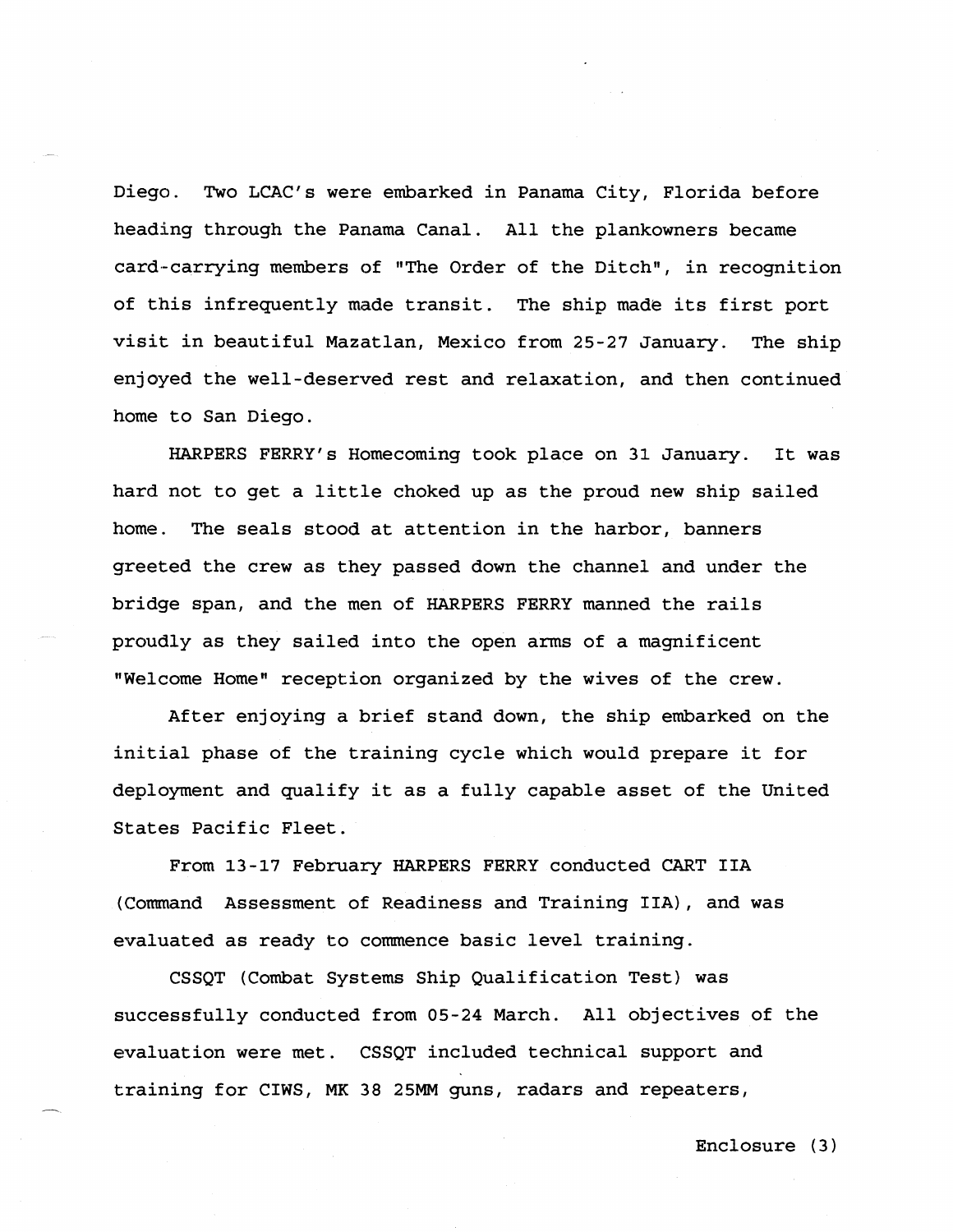external communications, internal communications, electronic warfare systems, and IFF. Both Close-In-Weapons-Systems (CIWS) Mounts were fired for the first time and successfully completed the mission of every combatant, rounds on target!

April was marked by many assist and training visits. **An**  Underway Industrial Hygiene Survey, Heat Stress Reduction Survey, AAV (Aviation Assist Visit), and Command Safety Stand-Down were conducted. The ship was also honored to host official visits by the Committee for the Common Defense (CCD) and the NATO Naval Armaments Group. On 22 April the CCD came aboard as part of a four day trip to observe the Navy/Marine Corps team in action. The CCD is a non-partisan organization concerned with defense issues which counts several former Secretaries of Defense and Congressmen among its members. HARPERS FERRY led its distinguished guests, including Chairman James Courter and eighteen other members, through a detailed tour of the ship, focusing on the ships special amphibious capabilities. The NATO Naval Armaments Group included civilian and military representatives from many NATO member nations. The tour assisted in accomplishing the group's task of producing an allied naval engineering publication on ways to reduce costs of ships. Areas of special interest included problems specific to new construction ships and HARPERS FERRY'S combat systems, engineering, and habitability.

From 08 May-02 June HARPERS FERRY completed five inport and

-

Enclosure (3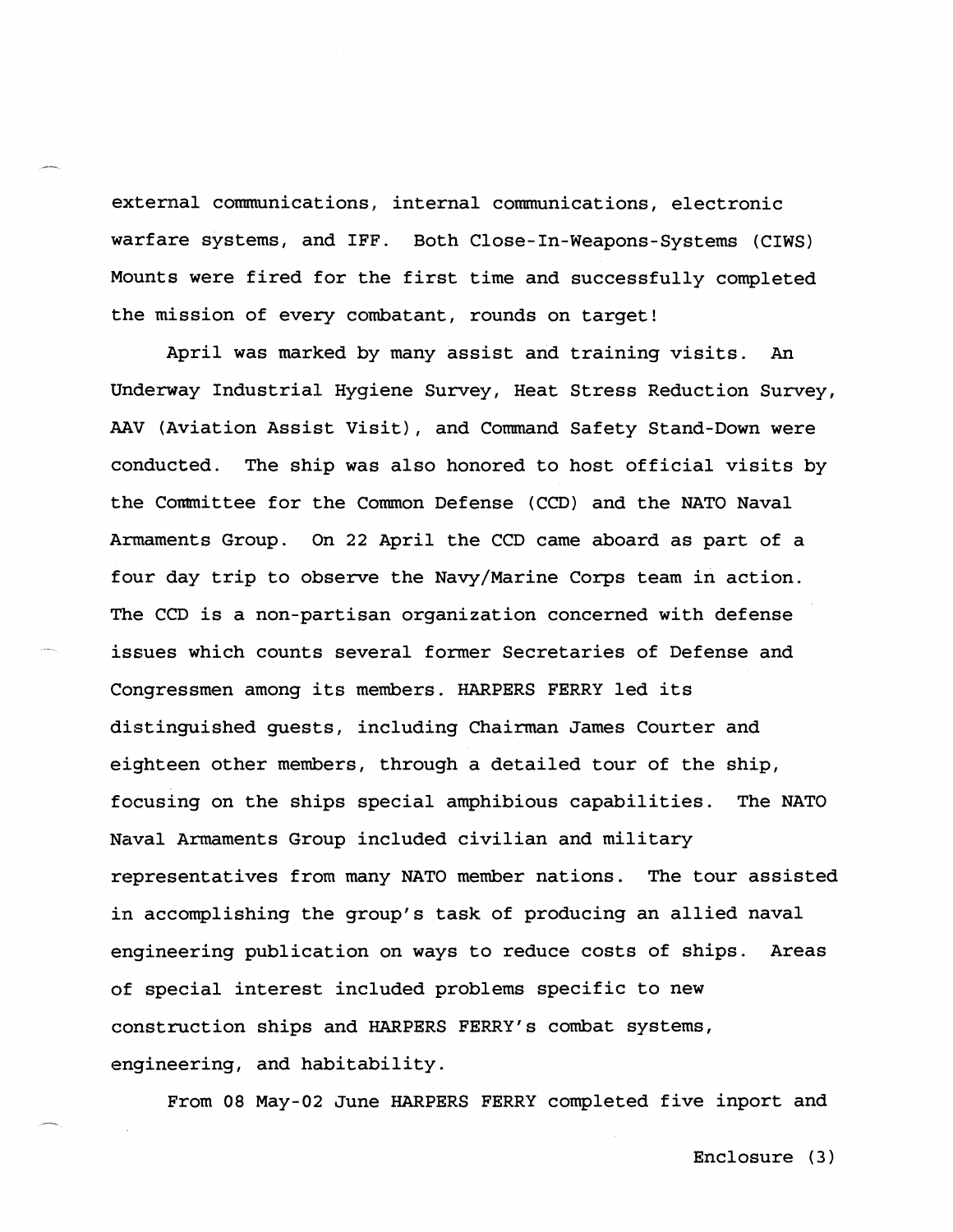fourteen underway days of TSTA I (Tailored Ship's Training Availability **I).** This was the first major evaluation and assistance period conducted by Afloat Training Group Pacific onboard HARPERS FERRY. The ship was evaluated and trained in all areas, from combat systems to engineering, and was found to be on-track in the basic phase of training. In addition, ARE (Aviation Readiness Evaluation) was completed on **10** May, qualifying HARPERS FERRY to conduct aviation operations with every helicopter in the Navy/Marine Corps inventory.

-

In June HARPERS PERRY conducted final evaluations and preparations prior to commencing its PSA (Post Shakedown Availability) in July. This included a PSA Ship Check from **05-16**  June and FCT (Final Contract Trials) from 19-23 June. FCT was conducted by the Surface Trials Board of INSURV (Board of Inspection and Survey). FCT was the last in a series of trials conducted in order to document and correct discrepancies discovered during the commissioning process.

Prior to entering the shipyard for PSA, the crew had the pleasure of hosting family and friends for the ship's first ever Family Cruise on **07** July. This was a great opportunity for families to get a glimpse of what its like to serve onboard a U.S. Navy ship and begin to understand the rewards and hard work inherent in the naval profession.

On 08 July HARPERS FERRY continued its role as the ship of choice to host distinguished visitors. The Ukrainian Minister of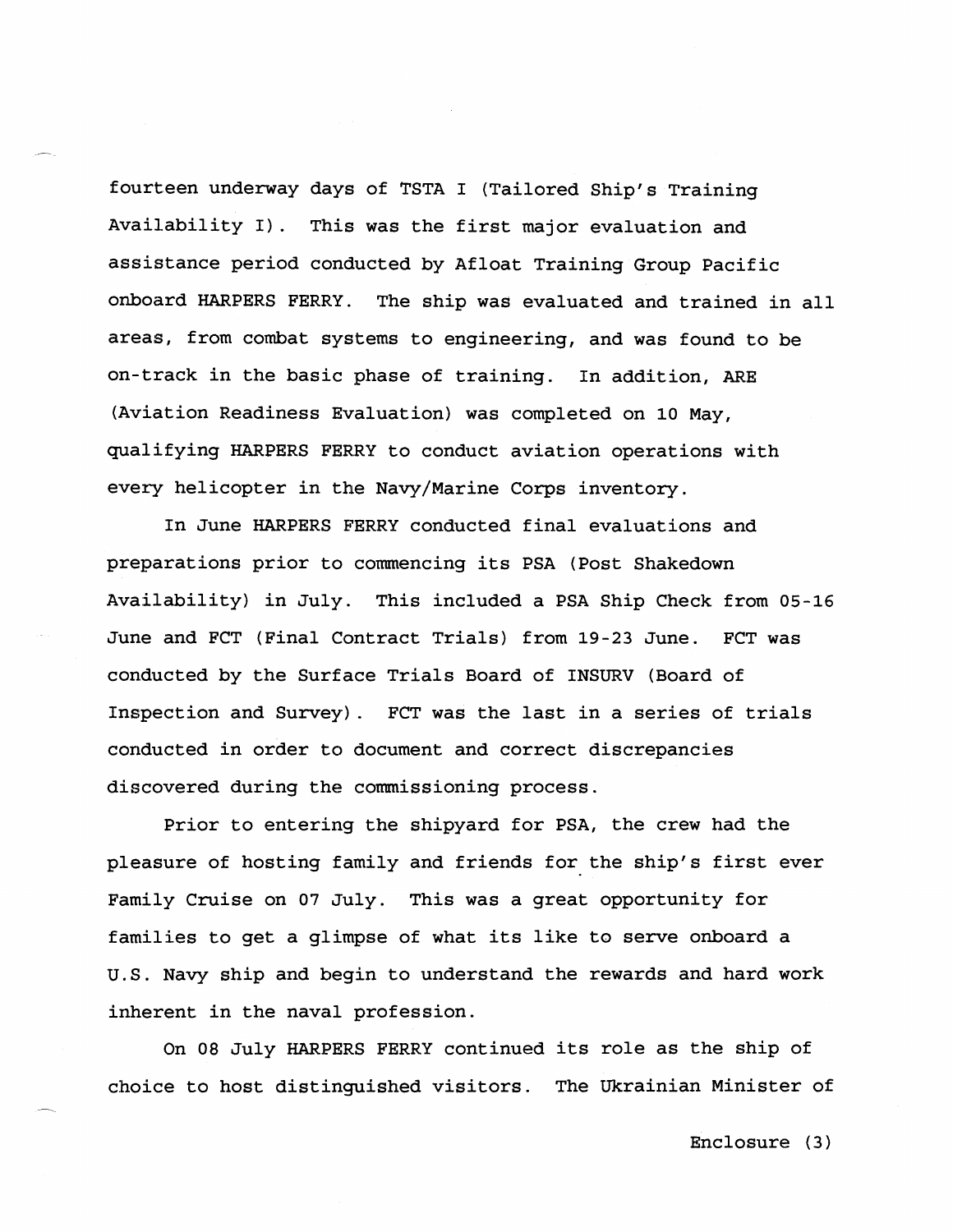Defense, Valeriy Shmarov, and Vice Admiral David B. Robinson, Commander Naval Surface Force Pacific Fleet were hosted to a tour and luncheon onboard. Shmarov's visit was part of a week long tour of United States military and private corporate facilities. Along with a contingent of U.S. and Ukrainian government officials, including Ambassador Y. Shcherbak, Embassy of the Ukraine, Shmarov was received by the officers and crew with full military honors. CDR Salsman led the group on a personal tour of the ship's state of the art medical and berthing facilities, machinery fabrication and welding shops, and shortened well deck and increased vehicle stowage area. Ukrainian Telenews covered the Defense Minister's visit to HARPERS FERRY for foreign broadcast services. The visit marked the first time a representative of a former Soviet Communist Republic was able to come aboard the new LSD 49 class of amphibious combatants.

Two Japanese Defense Ships, JDS HARUNA and JDS SAWAKAZE, arrived at the Naval Station on 09 July. The commanding officers of the U.S. Navy host ships, USS ESSEX **(LHD** 2) hosting JDS HARUNA and USS HARPERS FERRY hosting JDS SAWAKAZE, were on hand to greet their Japanese visitors. During the HARUNA and SAWAKAZE port visit, Japanese officers and enlisted personnel took in general tours and received training aboard U.S. Navy ships and at medical, technical, and warfare shore commands. In addition to their full slate of tours and training, the Japanese hosted a wreath laying ceremony at Fort Rosecrans National Cemetery, which

-.

Enclosure **(3**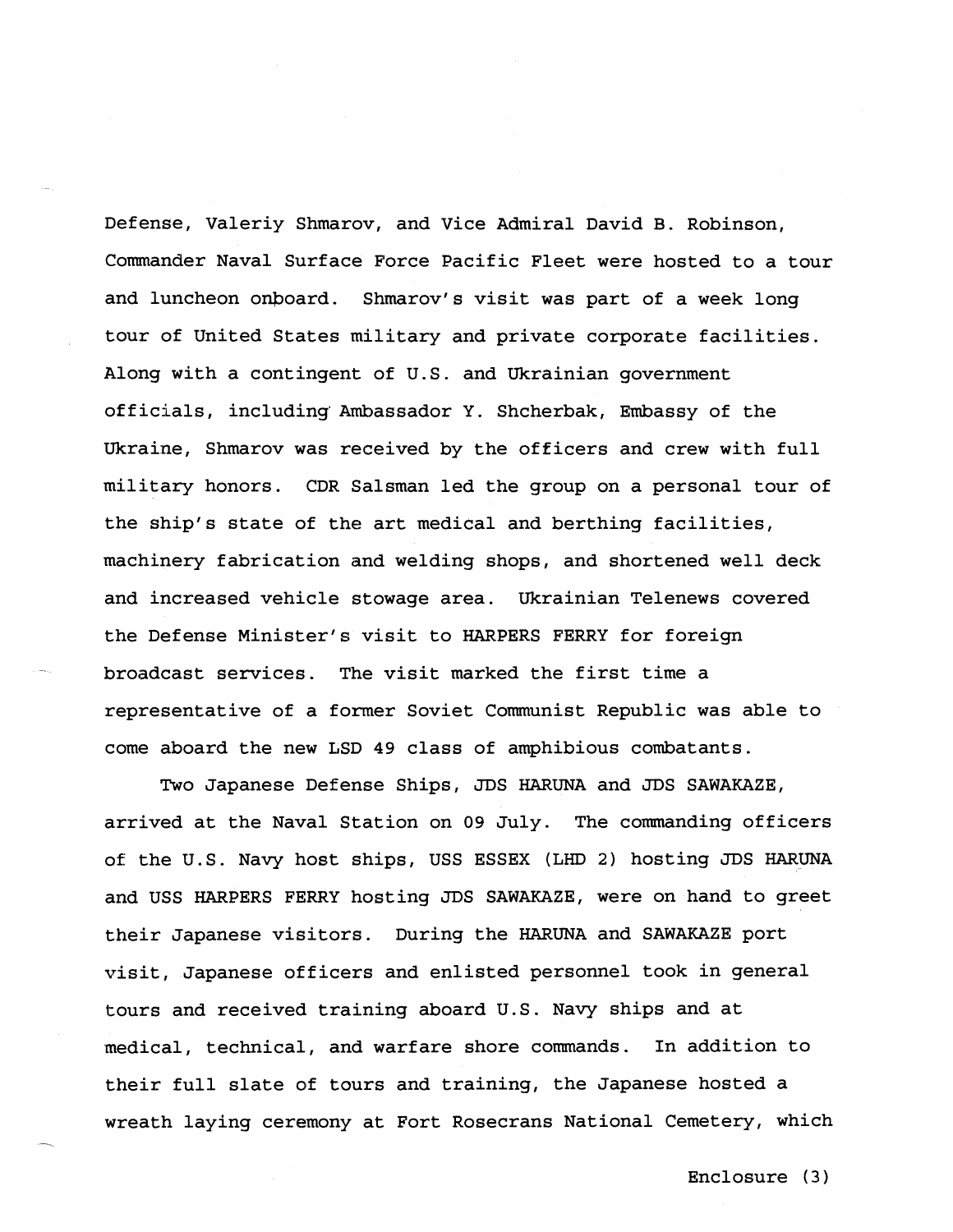marked a reserved moment of grief for both Japanese and Americans who died in World War **11.** The Japanese departed on **31** July having left a strong impression upon both host ships. The crews aboard all the ships learned that all sailors, no matter the nationality, share a truly unique bond.

On **13** July HARPERS FERRY moved into NASSCO (National Steel and Shipbuilding Company) Shipyard in San Diego for its three month PSA. Many discrepancies discovered during Builder's Trials, Acceptance Trials, and Final Contract Trials were corrected during this maintenance availability. In addition to the Women-at-Sea Ship Alteration to qccommodate the future addition of female crewmembers, SHIPALTs were performed on the following systems/equipment: H2S gas monitors, FO/LO strainer shields, HP air flasks, auxiliary boiler control system, auxiliary boiler burner, 400 Hz well deck circuit breakers, oily water separator, and the LCAC freshwater washdown system. The INMIARSAT system was also installed, providing the ship telephone communications worldwide via satellite.

August found HARPERS FERRY preparing for LOA (Light-Off Assessment) with PLOE I and **I1** (Pre Light-Off Examination) and hosting Commander, Amphibious Group Three and the Master Chief Petty Officer of the Navy.

On 17 August Rear Admiral Lee F. Gunn, Commander Amphibious Group THREE visited HARPERS FERRY. The admiral was seizing his last opportunity to visit prior to transferring to become the

--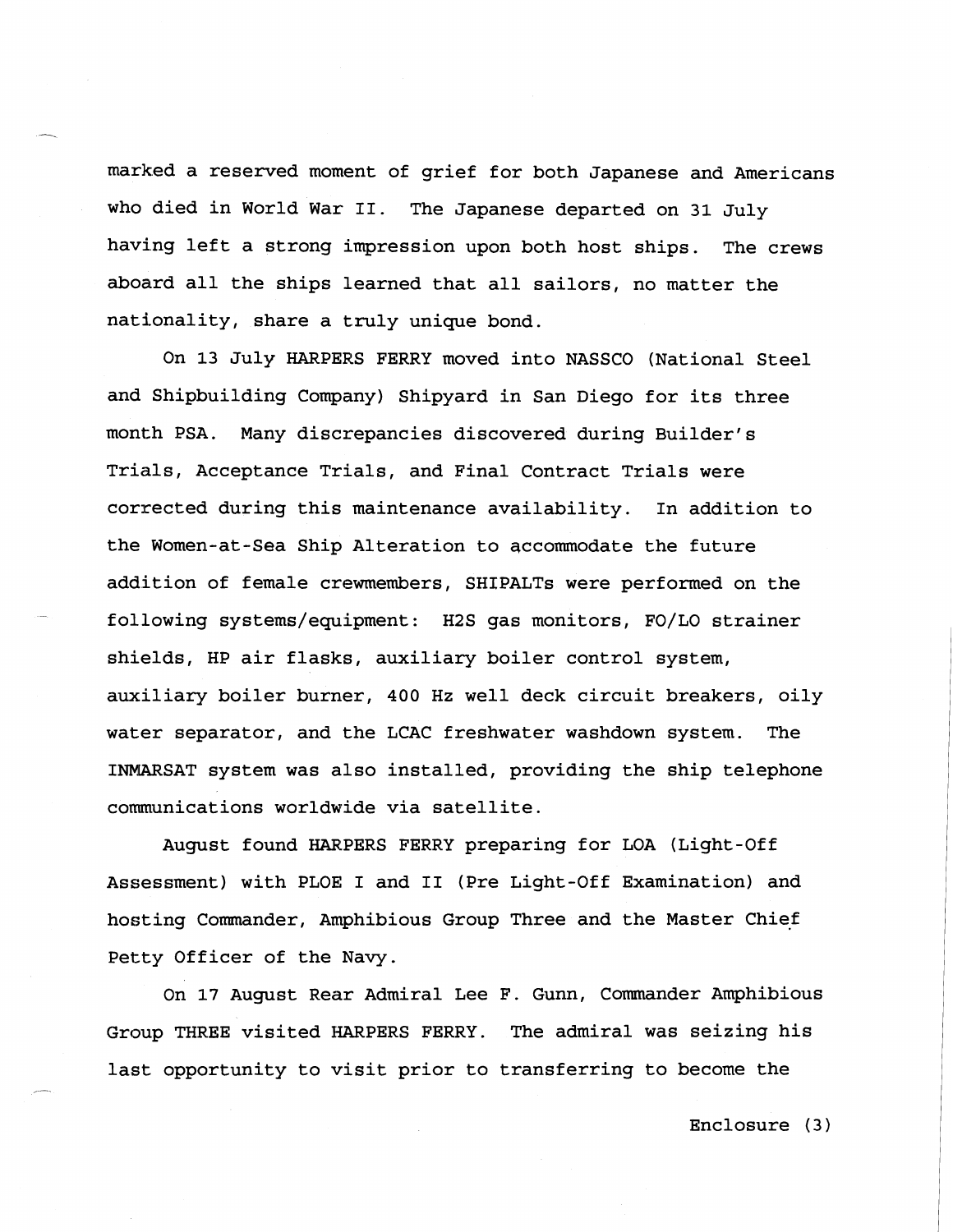Deputy Chief of Naval Personnel in Washington, D.C. in September. CDR Salsman led Rear Admiral Gunn on a brief tour of the ship, observing the revisions then underway during PSA. After the tour, RADM Gunn met separately with the chief petty officers in the CPO mess and the officers in the wardroom.

The highest ranking enlisted man in the Navy, Master Chief Petty Officer of the Navy ETCM(SW) John Hagan visited on 21 August. CDR Salsman and SMCM(SW) led him on a personal tour. After the tour, Hagan met first with the chief petty officers and then with the entire crew. He addressed such issues as the future of naval enlisted leadership, the new evaluation system, advancement, retention, and quality of life.

The NAS Miramar Air Show was held 25-27 August. Over 50 El through E7 HARPERS FEKRY personnel volunteered to help ensure the show was a success. Over 700,000 people attended the performance.

Admiral Ronald J. Zlatoper, Commander-in-Chief U.S. Pacific Fleet, visited HARPERS FERRY on 05 October. Donning their admiral hard hats, ADM Zlatoper and Rear Admiral Charles R. Saffell, Commander Amphibious Group THREE, were greeted by CDR Salsman. The Commanding Officer led them on a tour focusing on the changes made in the new cargo variant LSD and the modifications being completed during the ship's PSA.

On 16 October, CDR Salsman, LCDR , SMCM (SW) and several of the ship's crew were on hand at Sunnyside

-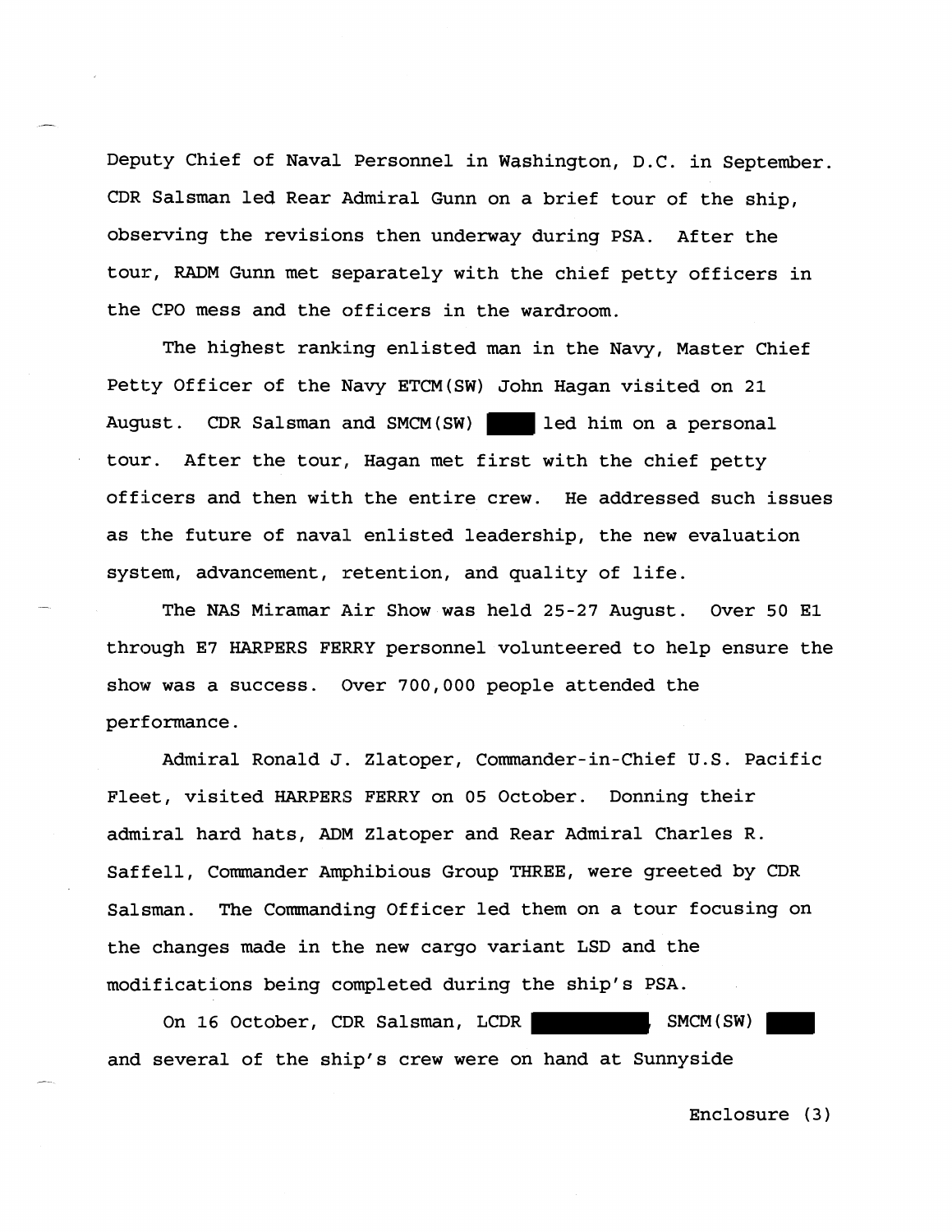Elementary School for the official Partners in Education Adoption Ceremony. The program has three principal purposes-- to develop a deeper understanding and appreciation of the military's role in the community, to acknowledge and utilize the wealth of talents and resources available from the United States Navy, and to develop a constructive partnership between USS HARPERS FERRY and Sunnyside Elementary. The ship looks forward to fulfilling these aims and enhancing the futures of local children for many years to come.

On 17 October HARPERS FERRY completed Post Shakedown Availability and left NASSCO Shipyard. Prior to departing, the ship successfully completed LOA (Light-Off Assessment), ensuring the ship could safely light-off main engines and get underway. The PSA was one of the best many had experienced during their careers, and the hard work by NASSCO will be evident in HARPERS FERRY for a long time.

From 30 October-01 December HARPERS FERRY completed one inport and three underway weeks for TSTA **11.** The ship's ability to train itself and its level of proficiency was again evaluated and again found to be "on-track in all areas."

HARPERS FERRY had the honor of being the Broadway Pier Show Ship in downtown San Diego over the Veteran's Day Weekend, 09-12 November. HARPERS FERRY left a positive impression on over 2,000 tourists over the three days the ship was open to the public.

The first annual HARPERS FERRY Christmas Party was held on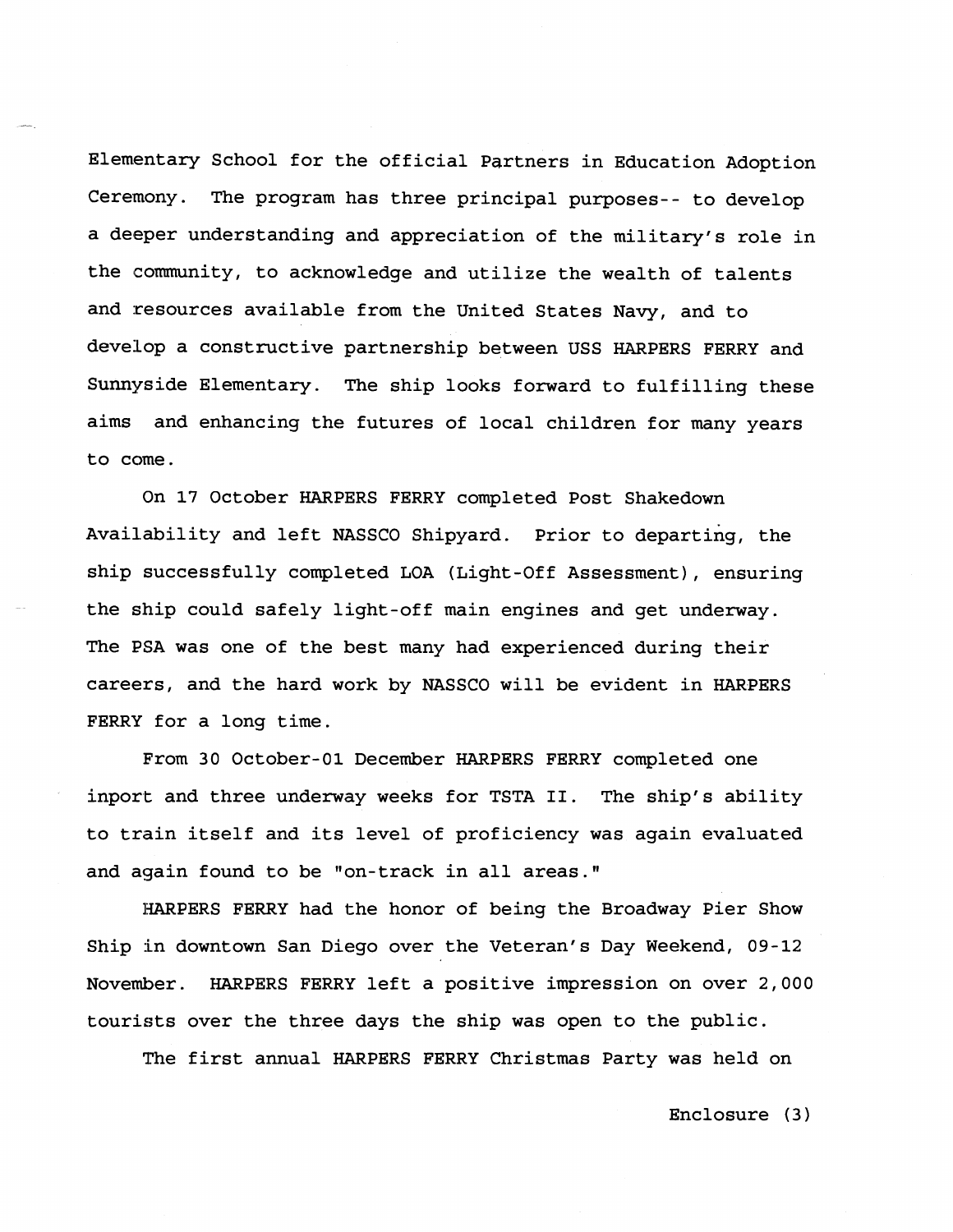Friday, 01 December at the Hotel Town & Country in San Diego. YN1 (AW) and LT did an outstanding job, guaranteeing a great time for the **296** who attended. A party was also held for younger members of the HARPERS FERRY family on **09**  December. The Children's Christmas Party was held on the mess decks. Every child 12 and under, both in and out of the area, received a gift.

The ship also took the time and effort to care for the less fortunate in the area. As it did before Thanksgiving, HARPERS FERRY gave generously to the food drive run by the base chaplains. In addition to the food drive, the ship also participated in the Toys for Tots program in conjunction with the Marine Corps.

From 12-13 December HARPERS FERRY conducted its first OPPE (Operational Propulsion Plant Exam). The ship achieved an overall grade of satisfactory and displayed good cleanliness and preservation in all engineering spaces. The ship returned and hoisted a broom from the yardarm, symbolic of "sweeping" the inspection.

After returning from the holiday stand down HARPERS FERRY learned it had been selected as the winner of the coveted Golden Anchor Award for FY **1996.** The Golden Anchor Award is given to the ship with the highest level of retention and career enhancement programs in the Pacific Fleet.